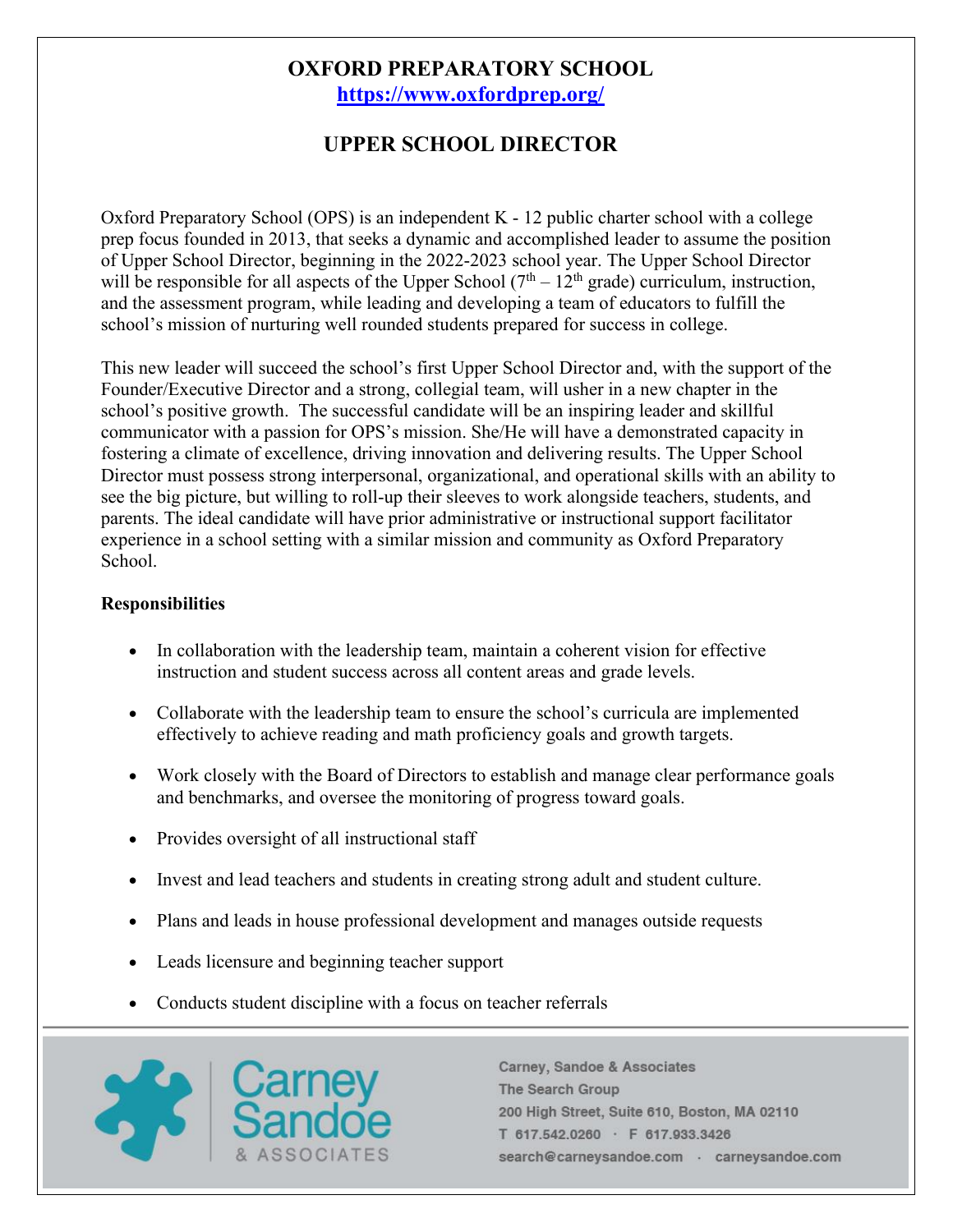- Assists in the development and administration of policies, including student-parent and employee handbooks.
- Assists Executive Director with fire, storm and tornado drills on a regular basis and is able to implement emergency evacuations and lock-downs effectively.
- Assists Executive Director with the application and management of categorical grants [Title I, Title II, SRSA/REAP, etc.]
- Leads the planning of student events & activities [dances, awards, graduation, etc.]
- Partners with Executive Director on recruitment of students
- Other responsibilities as reasonably necessary in operation of OPS or otherwise requested by the Executive Director or the Board.

## **Professional Qualifications**

The successful candidate will have the following qualifications and experience:

- A graduate degree in Education, School Administration, Administration or other related field of study;
- Currently possess or demonstrate eligibility for NC School Administration Principal licensure
- Current or prior classroom experience at the middle or high school level(s);
- Administrative or instructional support facilitator experience in a school setting with a similar mission and community as Oxford Preparatory School.
- Track record of excellent student, staff, and community engagement;
- Demonstrated track record of recruiting, developing and retaining excellent personnel;
- Understanding of the rules and regulations governing the Oxford Preparatory School and NC State Board of Education graduation requirements.
- Proven ability to connect with, and reconcile the needs of, various stakeholders including a diverse group of parents, staff, students, board members.

### **History**

Oxford Preparatory School, opened in 2013 as "Oxford Preparatory High School" serving 9th grade students. The plan in the initial charter application was to provide a rigorous college prep experience for high school students, adding a grade each year as the initial class matriculated into each subsequent grade. The core of the school's mission is to close the four-year college attainment gap, where adults 25 or older possess a four-year degree at higher at lower rates (Granville  $-22.5\%$  and Vance 14.8%) than NC as a whole (31.3%). An initial charter amendment

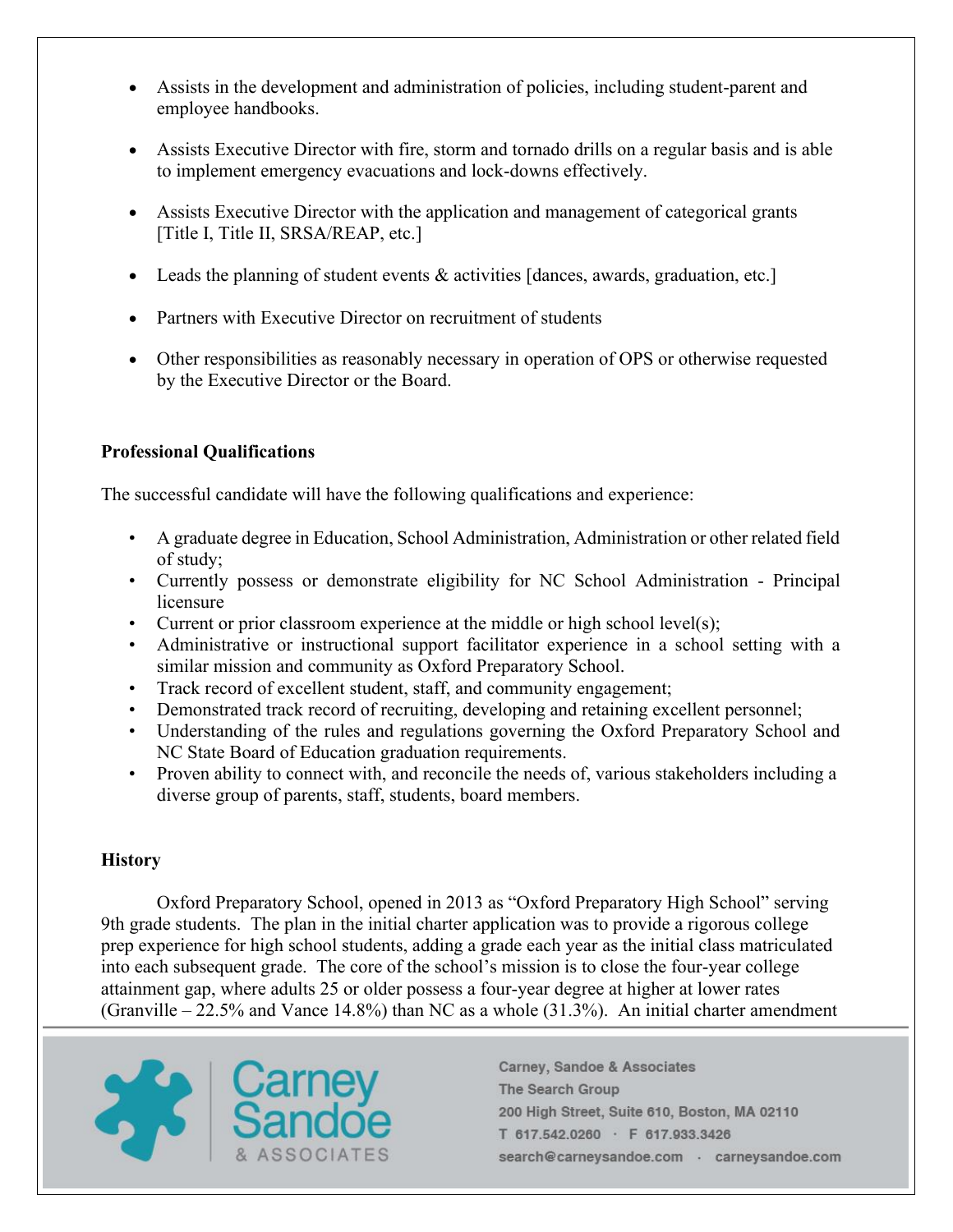was submitted in September 2014 to add 8th grade and 7th grade over the following two years. After evaluating the positive impact of that change on 9th grade performance, an additional charter amendment was submitted in August 2017 to add the 6th grade and 5th grade over the following two years, and a final charter amendment was submitted in November 2018 to add Kindergarten – 4th grade for the 2020 – 2021 school year.

During that time, we were able to transition from temporary modular facilities on our Landis Rd. campus to a permanent Upper School building in 2016 and a permanent Lower School building in 2021. Enrollment was increased from only 68 9th grade students in 2013 to 830 K – 12th grade students in the current 2021 – 2022 school year.

As a result of learned experiences and achieving greater capacity, academic outcomes were improved at Oxford Preparatory School each year, despite initial challenges. The school's composite proficiency improved in every year that testing occurred in the past 8 years, except for one. The composite proficiency for OPS was no less than 9 points higher  $(2013 - 2014)$  to as much as 37 points higher  $(2020 - 2021)$  than the school district in which the school is physically located (Granville County Public Schools). The four-year cohort graduation rate for OPS was no less than 8 points higher  $(2017 - 2018)$  to as much as 13 points higher  $(2016 - 2017)$  than Granville County Public Schools. In addition, OPS 11th graders have demonstrated outstanding results on the ACT, where the % of 11th graders meeting the UNC Minimum Composite score was no less than 18 points higher  $(2015 - 2016)$  to as much as 50 points higher  $(2020 - 2021)$ . In alignment with our school's mission, we are really proud of what our graduating classes have achieved at Oxford Prep and beyond. The graduating class of 2021 earned 1,147 college credits (An average of 31 credits per graduate) through AP classes or the Career and College Promise Program. 95% of the Class of 2021 was accepted to at least one four-year college/university.

### **Our Mission**

Oxford Preparatory School's purpose is to graduate future leaders who have completed a rigorous curriculum, performed service in the community, and developed an appreciation of the arts that prepares them for the challenges of the college of their choice. With support from our diverse community, we will cultivate intellectual curiosity in well-rounded students by engaging in critical thinking and experiential learning.

#### **Our Community**

The Oxford Preparatory School community is family-like and draws staff and families from Granville and five other surrounding NC counties. Approximately 30% of our students are eligible for Free and Reduced priced lunch. About 7% of our students have disabilities, and 2% are English Language Learners (ELLs). Our students come from a variety of backgrounds and socio-economic realities: 74% White, Black 11%, 7% Hispanic, 5% Two or More, 2% Asian.